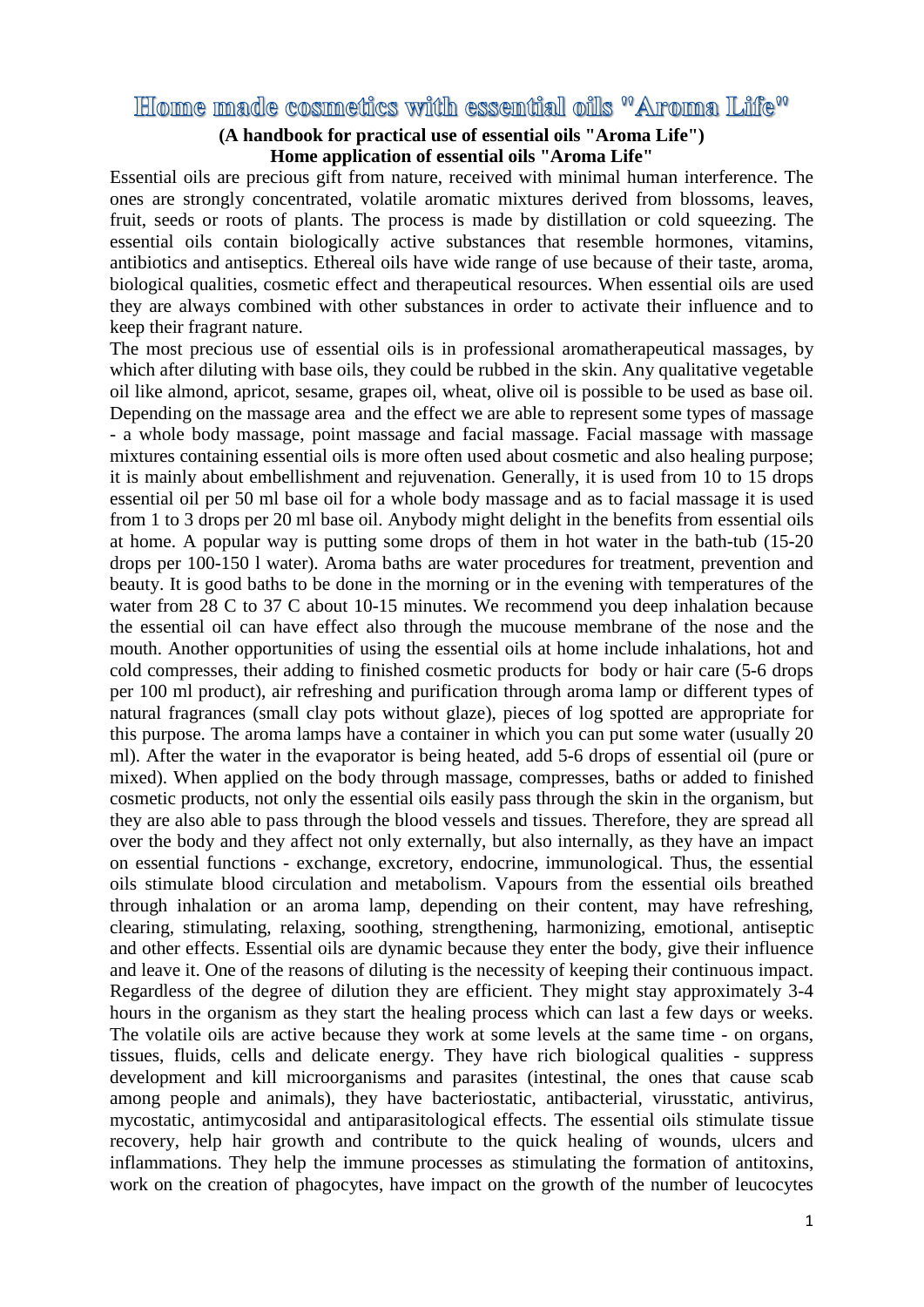(with the help of massage, inhalation and by mouth). Moreover, the essential oils make the blood circulation better, decrease muscle tension and tumefaction, reduce pains, increase the excretion of urine, they improve the quality of sleep, refresh, have relaxing effect and diminish the level of stress. The essential oils are synergetic-they work together, harmonically. Most efficiently is the mixture from 2-5 essential oils. The experience shows that mixture of more than 5 essential oils reduces the healing effect.

**ATTENTION:** You can reach a maximum impact by the use of essential oils and avoiding some possible side effects but only if you follow these recommendations:

- Please, do not take the essential oils for internal use! Avoid eye contacts between the essential oils and the delicate zone around mouth and eyes.

- Put only correctly diluted essential oils on your skin,as you follow carefully the recipes and the written methods.Lavender and tea tree essential oils are exceptions,thus you are able to use them undiluted unless you are with a very sensitive skin.

- The essential oils should not be used without a consultation by a doctor in advance,as for patients with hay fever and alergic diseases.

- Every organism reveals different sensivity to the essential oils! If you doubt of any kind of essential oil, do a test putting a few drops of the massage mixture, containing essential oils, on the internal side of your elbow curve, finally wait for 4-6 hours for a reaction of the organism. If you inhale through your nose by chance, wait for a few minutes for side effects. In case you get itching, redness or another reaction, it is better not to use this essential oil.

- In case essential oil gets in your eyes use a little amount base oil for dilution and absorb with a soft towel before washing your eyes with cold water. If there is a serious accident,please seek doctor's help.

- Before sun baths or irridiation with a solarium, do not use bergamot, grapefruit, lemon, sweet orange, mandarine and verbena essential oils. It is essential to know that they are phototoxic and might cause irregular pigmentation of the skin. Please, use these essential oils in the evening or at least 4 hours before exposing your skin under ultra-violet light.

- Essential oils are flammable. Keep away from fire.

- Essential oils are not recommended for people with serious healthy problems, for instance, asthma, epilepsy or oncological illness. They should also be carefully used by adults and weak people.

- Most of the essential oils are not recommended for pregnant women.They are not permitted for 3 year-old children, use them carefully only after a doctor's consultation for 6 year-old children.

- Do not use essential oils for a very long time. Daily spread of one and the same combination of essential oils on the entire body should not be more than 2 weeks, after that you could use another combination. Long use of one and the same mixture of essential oils for face care is possible, because a small part of the body is treated.

## **NATURAL ROSE ESSENTIAL OIL**

## **/LA ROSE DE LA BULGARIE, ESSENTIELLE DE ROSE/**

**Contents:** 100 % essential oil from Rosa Damascena, Rosaceae Family

**Ingredients (INCI):** ROSA DAMASCENA FLOWER OIL

**Allergens:** Citronellol, Geraniol, Eugenol, Linalool, Farnesol, Citral

**Introduction:** Rose essential oil has a regenerating, soothing and rejuvenating effect on the skin. It helps about the turgor and elasticity. It normalizes the function of the oil-glands. The essential oil is appropriate for any type of skin,especially for sensitive and dehydrated skin. When added to balsams and creams, it has a favourable impact on old, dry, inflammed and sensitive skin, as it makes it looks shining and fresh. A special additive to mixtures about massages and baths is widely used in many perfumes.

## **Home made cosmetics:**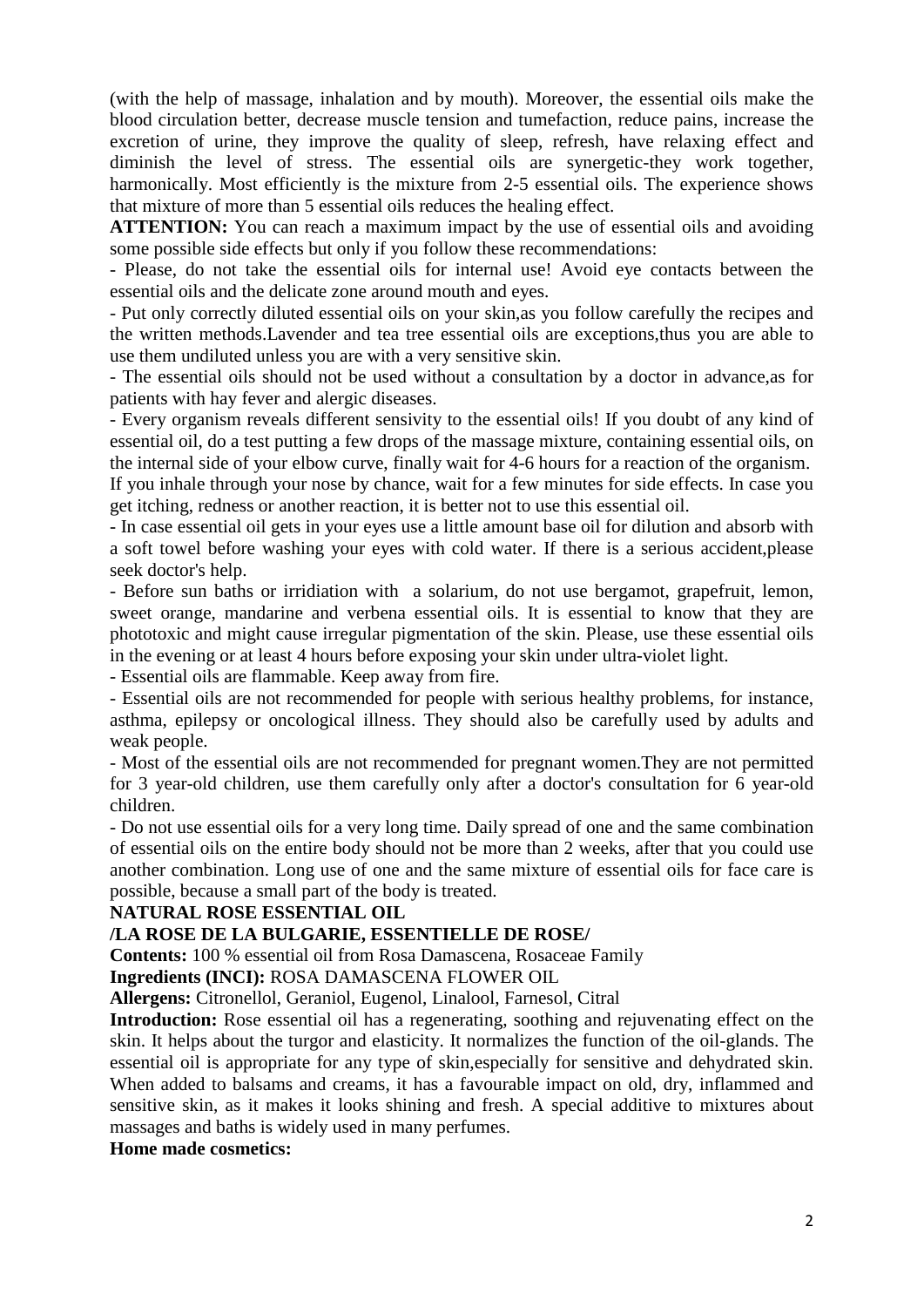Facial essential oil, 30 ml: *it is suitable for skin with burst cappilaries*.

Jojoba oil - 30 ml

Rose essential oil - 4 drops

Geranium essential oil (Chamomile) - 3 drops

Rose perfume, 50 ml: *it gives you harmony and spiritual comfort, it balances your emotions.*

Rose essential oil - 30 drops

Lemongrass essential oil - 10 drops

Santal essential oil (Ylang-Ylang) - 10 drops

Alcohol - 20 ml

Water - 30 ml

Put the essential oils in the alcohol and dilute with water.

## **NATURAL LAVENDER ESSENTIAL OIL**

**Contents:** 100 % essential oil from Lavandula Angustifolia, Lamiaceae Family **Ingredients (INCI):** LAVANDULA ANGUSTIFOLIA OIL

**Allergens:** Linalool, Geraniol, Limonene

**Introduction:** The Lavender essential oil has pleasant lavender aroma with soothing and relaxing effect. It reduces tension caused by mental tiredness, excitement and insomnia. It purifies and moisturizes the skin, supports the microcirculation. It accelerates the nourishment and regeneration of skin cells. This oil is quite efficient against moths.

## **Home made cosmetics:**

Facial spray, 200 ml: *it recovers loss of water from skin*

Distilled water - 200 ml

Lavender essential oil - 5 drops

Clary sage essential oil - 2 drops

The mixture is kept in a bottle with a pump-pulverizer and it should be shaken before use. Spread it by the pump or a cotton tampon on your face skin two or three times daily. Leave it to dry in a natural way.

Softening cream about coarse hands, 80 ml: *it penetrates deeply through the epidermis and makes the skin hydrated and elastic.*

Almond oil - 20 ml Grape seed oil - 10 ml

Shea oil - 50 ml

Lavender essential oil - 5 drops

Rosemary essential oil - 5 drops

The base oils are melted at water-bath and being stirred until homogenization. Add the essential oils and stir all of it well. Pour the mixture in a dry jar while it is still warm.When the cream is completely cold, close the jar with a lid.

## **NATURAL JUNIPER NEEDLE OIL**

**Contents:** 100 % essential oil from Juniperus Communis, Cupressaceae Family

**Ingredients (INCI):** JUNIPERUS COMMUNIS WOOD OIL

**Allergens:** Limonene, Linalool

**Introduction:** Juniper Needle oil controls the fluid balance of organism, it has tightening effect against cellulite and varicose veins (flabby skin), it removes the stretch marks. It has a benefial effect on greasy, sore and skin prone to acne . This essential oil helps about defacing pigmental spots. When added to hair cosmetics, it makes your hair looks shining and healthy, and contributes to removing scurf. Aroma-lamp with Juniper needle oil has relaxing and strengthening effect.

## **Home made cosmetics:**

Massage facial cream, 20 ml: *smoothing effect on worn and loose skin.*

Grape Seed oil - 20 ml Juniper needle oil - 2 drops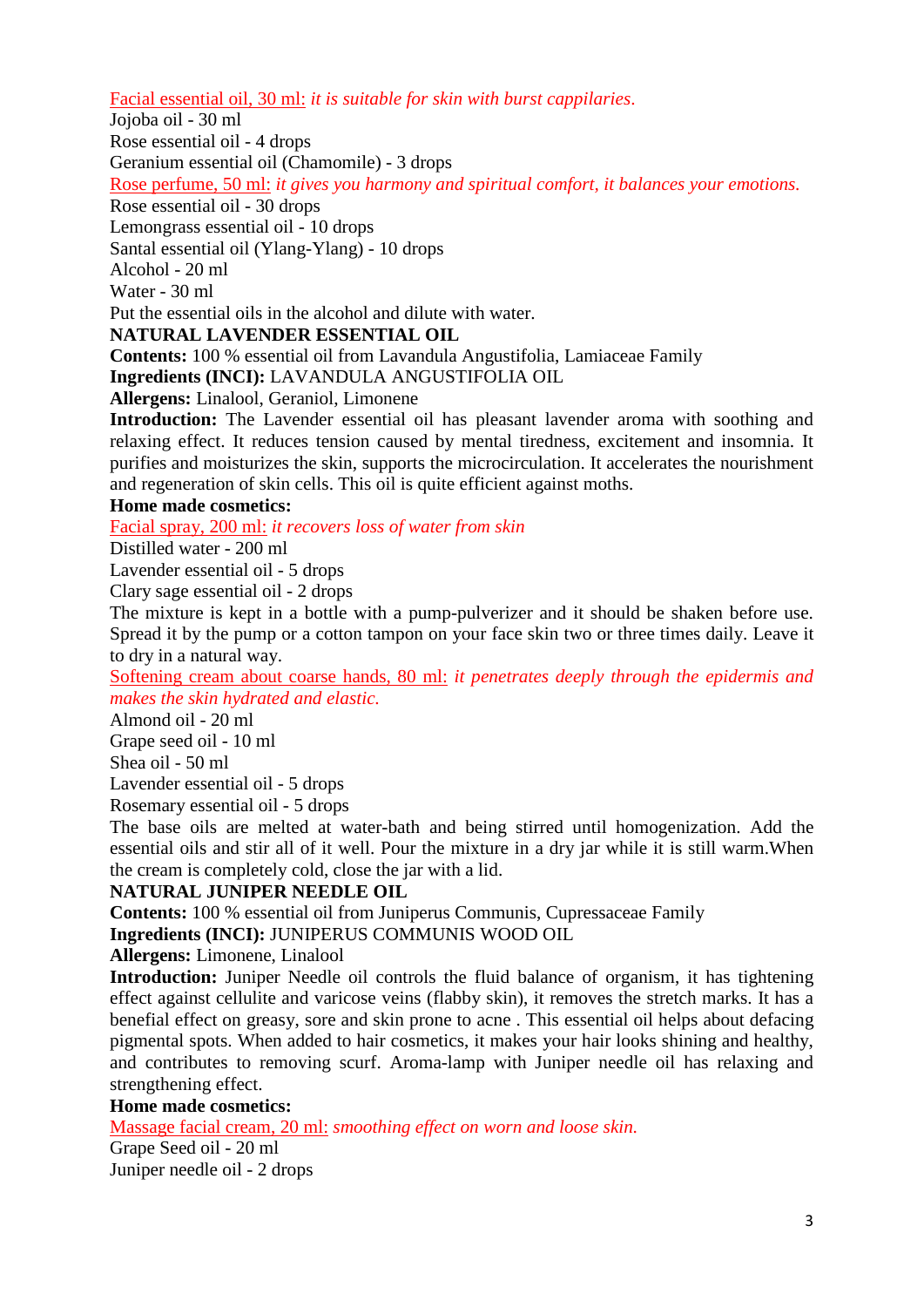Rose essential oil - 1 drop

## **Home treatment:**

Oil against cold, 50 ml: *it has warming effect, it stimulates the immune system.*

## Almond oil - 50 ml

Juniper needle essential oil - 8 drops

Eucalyptus essential oil - 5 drops

Rosemary essential oil - 3 drops

## **NATURAL PINE ESSENTIAL OIL**

**Contents:** 100 % essential oil from Pinus Sylvestris, Pinaceae Family

**Ingredients (INCI):** PINUS SYLVESTRIS OIL

**Allergens:** Limonene, Linalool

**Introduction:** Pine essential oil has tonic, refreshing and aromatizing effect. It clears the air and restricts the spreading of infectious diseases in the air. It clarifies tan. This oil makes skin looks balanced, smooth, renewed and shining. It makes microcirculation better and strengthens hair. Aroma lamp with Pine essential oil clears air from cold and flu.

## **Home made cosmetics:**

Bath with energizing effect: *it gives you tranquillity and cheerfulness*.

Put 15-20 drops Pine essential oil in 100-150 ml water at temperature 28 C -37 C about 10-15 minutes.

Hair mask, 50 ml: *it has nourishing and tonic effect.*

Wheat germ oil - 30 ml

Almond oil - 20 ml

Pine essential oil - 8 drops

Rosemary essential oil - 6 drops

## **NATURAL CORIANDER ESSENTIAL OIL**

**Contents:** 100 % essential oil from Coriandrum Sativum, Umbelliferae (Apiaceae) Family **Ingredients (INCI):** CORIANDRUM SATIVUM FRUIT OIL

**Allergens:** Linalool, Limonene, Geraniol

**Introduction:** Coriander essential oil has delicate and flavouring aroma, it carries fine and interesting touch about massage mixtures. It affects in a beneficial way for reducing stress and irritability, it helps about muscle spasms. If overdosage it, your skin might be inflammed. Aroma lamp or bath with Coriander essential oil have refreshing and stimulating effect especially in a combination with coniferous ones (pine, fir-tree essential oil).

## **Home treatment:**

Warm compress: *healing effect for arthritic and rheumatic pains and sprains.*

Warm water - 2 l

Coriander essential oil - 7-8 drops

Soak a cotton towel with this mixture, press it out well, then put it on the necessary places and finally cover with a dry towel in order to save the warmth. Leave it to have an impact on about 30 minutes. The procedure may be repeated a few times daily.

Natural deodorant, 120 ml: *it reduces secretion of sweat and it has an anti-inflammatory effect (coriander essential oil represses the development of bacteria under the armpits, causing unpleasant smell).*

Coriander essential oil - 5 drops

Cypress essential oil - 5 drops

Geranium essential oil - 5 drops

Spirit /Alcohol/ - 20 ml

Lavender (Chamomile) water - 100 ml

Mix all the ingredients in a bottle by a pump. Shake it well before use.

## **NATURAL BASIL ESSENTIAL OIL**

**Contents:** 100 % essential oil from Ocimum Basilicum, Lamiaceae Family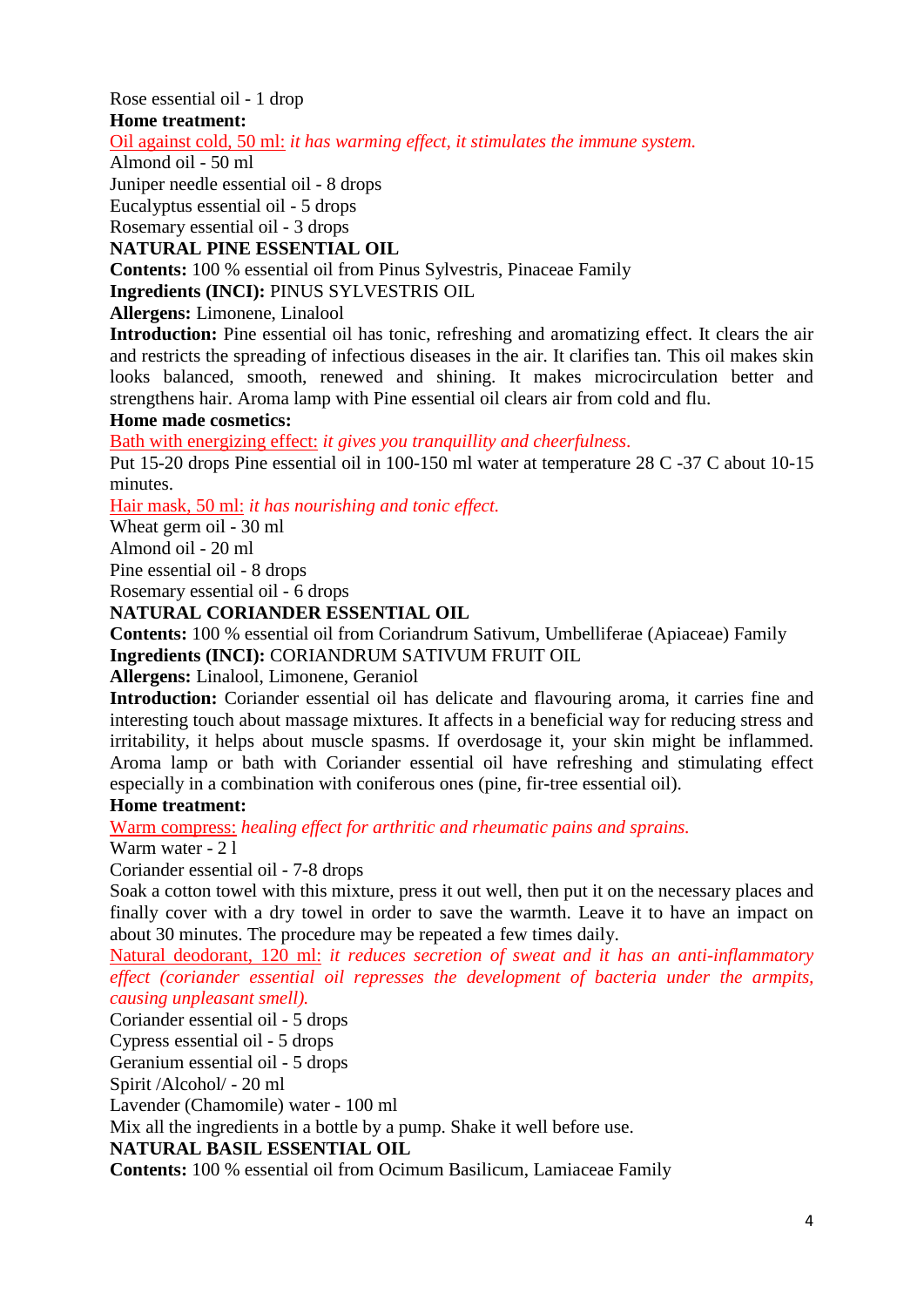## **Ingredients (INCI):** OCIMUM BASILICUM HERB OIL

**Allergens:** Linalool, Eugenol, Limonene, Citronellol, Geraniol

**Introduction:** The Basil Essential Oil has recovering, tonic and refreshing effect. It is a perfect product for improving microcirculation, cleansing the skin from toxins and stimulating cell regeneration. It stimulates skin circulation and improves metabolism, purifies and recover elasticity of the skin, helps about skin regenerating processes. Aroma lamp or bath with Basil Essential Oil is recommended against mental tiredness, stress, nervous strain, sleeplessness.

## **Home made cosmetics:**

Massage Oil for body, 50 ml: *it is recommended against cold and flu.*

Almond Oil - 50 ml

Basil Essential Oil - 5 drops

Lemongrass Essential Oil - 3 drops

Eucalyptus Essential Oil - 5 drops

#### Face mask: *it is recommended against reduced regenerative ability and flabby skin.*

Joghurt - 2 tablespoons

Honey - 1 tablespoon

Grape seeds essential oil - 1 tablespoon

Basil Essential Oil - 5 drops

Spread the mask on your face and let it have an effect for 15-20 minutes.

## **NATURAL MILFOIL ESSENTIAL OIL**

**Contents:** 100 % essential oil from Achillea Millefolium, Asteraceae Family

**Ingredients (INCI):** ACHILLEA MILLEFOLIUM OIL

**Allergens:** Limonene, Linalool

**Introduction:** The Milfoil Essential Oil has soothing and regenerative effect on different types of skin irritations. It can be used by adding it to massage mixtures as an additive to water for bath or for cosmetic products about skin or hair. Aroma lamp or aroma bath with Milfoil Essential Oil contributes to tonic and strengthening effect.

## **Home made cosmetics:**

Steam-bath for face: *it removes toxins and clears skin.*

Add 6-8 drops Milfoil Essential Oil to 2 litres boiling water. Cover your head with a towel and keep your face above the steam about 10-15 minutes.

Face mask, 30 ml: *it has softening impact on dry, sensitive and irritated skin.*

Hypericum Perforatum extract or Argan Oil -30 ml

Milfoil Essential oil - 5 drops

Geranium Essential oil - 2 drops

## **NATURAL SWEET FENNEL ESSENTIAL OIL**

**Contents:** 100 % essential oil from Foeniculum Vulgare, Apiaceae Family

**Ingredients (INCI):** FOENICULUM VULGARE DULCE FRUIT OIL

**Allergens:** Limonene

**Introduction:** The Sweet Fennel Essential Oil has energizing and antioxidant effect, it improves turgor of skin and helps the regenerative processes. Massages with Sweet fennel essential oil have anti-cellulite effect as stimulate detoxication and prevent from retaining liquids. Mouthwash with a few drops from the oil refreshes mouth cavity and has a good impact on inflammation of the mucous membrane and gums.

## **Home made cosmetics:**

Face mask: *it is appropriate for dry and ageing skin, it delays appearing of wrinkles.*

Medicinal Clay - 2 tablespoons

Rose water - 4 tablespoons

Apricot kernel oil - 1 tablespoon

Sweet Fennel Essential Oil - 5-6 drops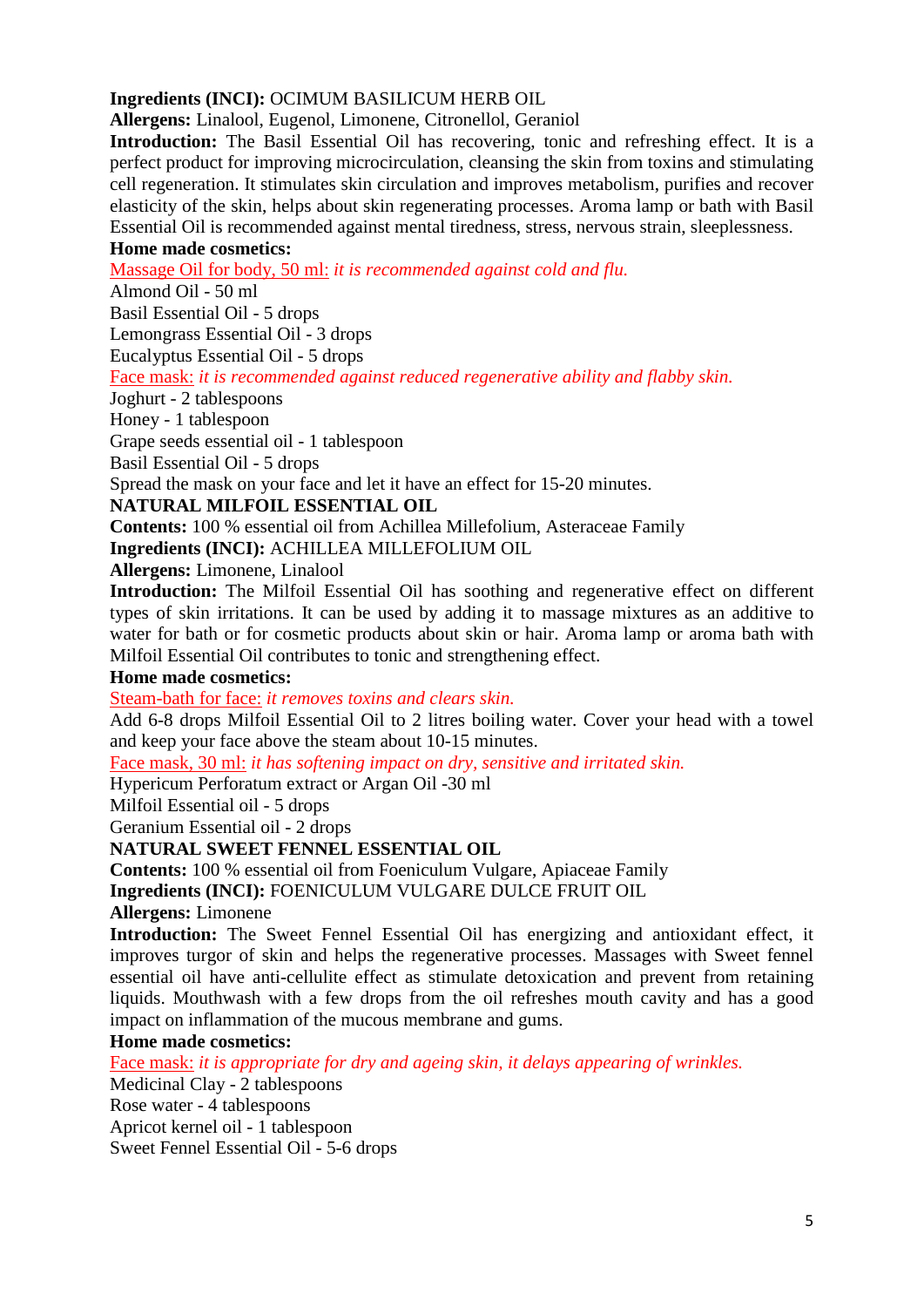## **NATURAL CORNMINT ESSENTIAL OIL**

**Contents:** 100 % essential oil from Mentha Arvensis, Lamiaceae Family

**Ingredients (INCI):** MENTHA ARVENSIS LEAF OIL

**Allergens:** Linalool

**Introduction:** The Cornmint Essential Oil has cooling and soothing effect on skin. It stimulates the secretion of sebum which is healthy about the deep cleansing of face. It is suitable for massage of hair roots as it strengthens the rush of blood. Aroma lamp with Cornmint essential oil has stimulating effect; it makes analytic thinking and creation of new ideas stronger.

## **Home made therapy:**

Cold compress: *it has good effect against headache*.

Icy water: 1 litre

Cornmint essential oil - 5 drops

Lavender essential oil - 2 drops

Spread a little amount of this mixture on a cotton towel and put it on your forehead about 15- 20 minutes. You can repeat this procedure a few times.

Bath: *it has helpful influence on skin irritations.*

Cornmint essential oil - 5 drops

Tea tree essential oil - 5 drops

Bergamot Essential Oil - 5 drops

Add the essential oils in 100-150 litres water at 28-37 degrees temperature about 10-15 minutes.

## **NATURAL EUCALYPTUS ESSENTIAL OIL**

**Contents:** 100 % essential oil from Eucalyptus Globulus, Myrtaceae Family **Ingredients (INCI):** EUCALYPTUS GLOBULUS LEAF OIL

**Allergens:** Limonene

**Introduction:** The Eucalyptus Essential Oil has regenerative and refreshing effect, it makes the microcirculation better and increases the elasticity of flabby skin. It is proper for massages of limp hair and scurf. The Eucalyptus aroma enhances energy and helps about physical weakness and disbalance. It removes the feeling of tiredness and increases mood. Aroma lamp or aromaizers with Eucalyptus essential oil have tonic effect and removes the unpleasant smell in rooms (for example tobacco smoke) and send insects away (for instance mosquitoes).

## **Home made cosmetics:**

Sport massage oil, 50 ml: *it is appropriate for massaging of muscle pains.*

Apricot kernel oil - 25 ml

Almond oil - 25 ml

Eucalyptus essential oil - 5 drops

Cornmint essential oil - 5 drops

Rosemary essential oil - 5 drops

Intensive mask for acne skin: *it has tightening effect and reduces varicose pores.*

Medicinal Clay - 1 tablespoon

Water - 1 tablespoon

Eucalyptus essential oil - 2-3 drops

Time for getting effect: 20-30 minutes.

## **NATURAL ROSEMARY ESSENTIAL OIL**

**Contents:** 100 % essential oil from Rosmarinus Officinalis, Lamiaceae Family

**Ingredients (INCI):** ROSMARINUS OFFICINALIS LEAF OIL

**Allergens:** Limonene, Linalool

**Introduction:** Rosemary Essential Oil stimulates cell regeneration, keeps freshness and elasticity of skin, extracts the unnecessary liquids and removes turgidity. It has very good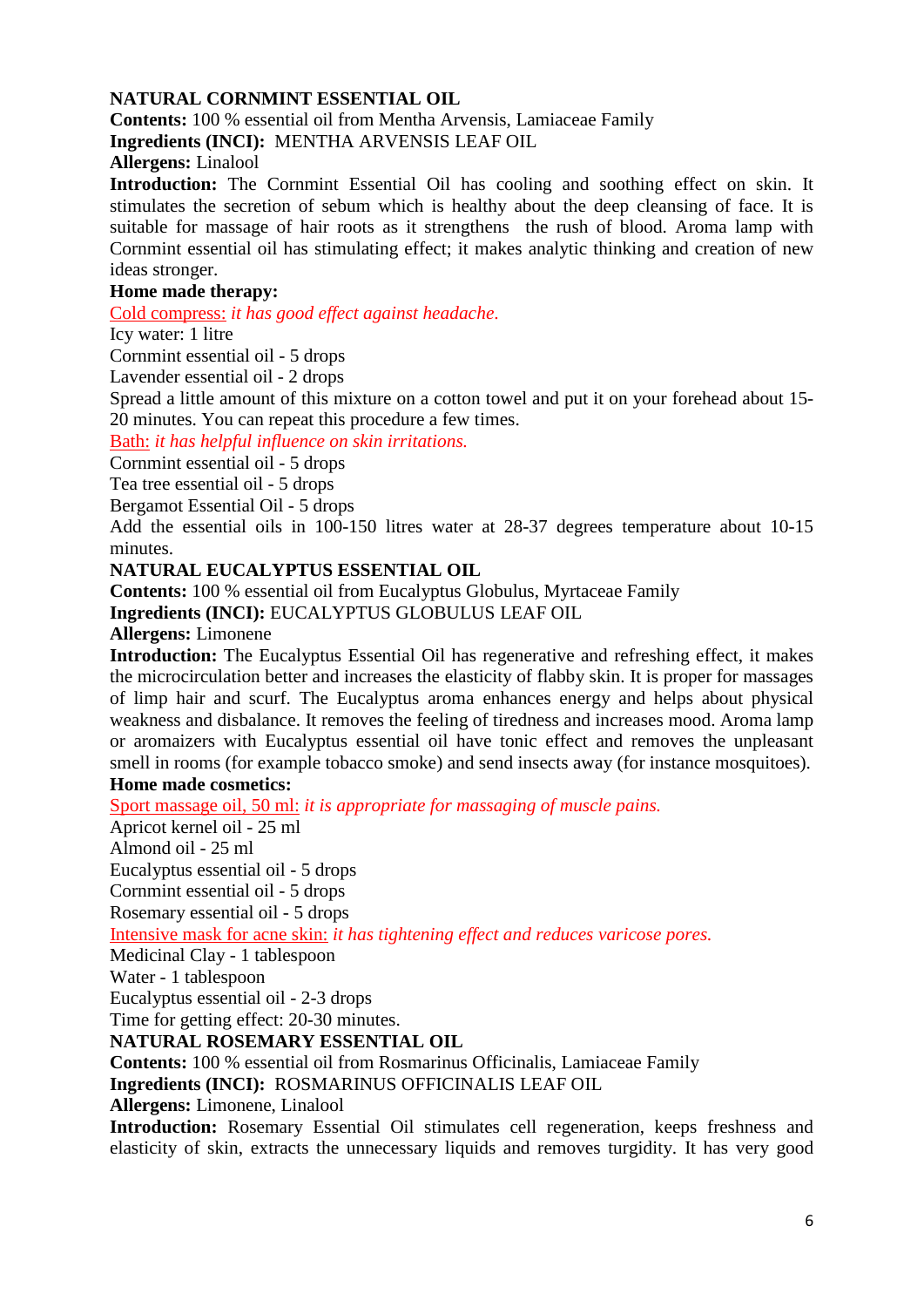influence on greasy skin with varicose pores. It stimulates hair growth, tones scalp and makes greasy skin looks alive and shining. It has good anti-cellulite effect.

## **Home made cosmetics:**

Massage oil "After work-out", 50 ml: *it helps for slacking tired muscles and tendons*.

Jojoba oil - 25 ml

Sesame oil - 25 ml

Rosemary essential oil - 5 drops

Cinnamon essential oil - 6 drops

Lemon essential oil - 5 drops

Anti-cellulite oil, 50 ml: *it is used in programmes for reducing weight*.

Apricot kernel oil - 50 ml

Rosemary essential oil - 5 drops

Juniper needle oil - 4 drops

Cedarwood essential oil - 5 drops

## **NATURAL SWEET ORANGE ESSENTIAL OIL**

**Contents:** 100 % essential oil from Citrus Sinensis, Rutaceae Family **Ingredients (INCI):** CITRUS SINENSIS PEEL OIL EXPRESSED

**Allergens:** Limonene, Geraniol, Linalool, Citral

**Introduction:** The Sweet Orange essential oil is named " Oil of the sunny smile"- it affects cheerfully and energizingly. It has clearing effect,helps about tightening and toning the skin and increases cell regeneration.It is very efficient for greasy and acne skin. It strengthens metabolism. It is not recommended to be used before exposing to sun. Aroma lamp with Sweet Orange essential oil neutralizes unpleasant smells in rooms and increases mood.

## **Home made cosmetics:**

Mask for skin of neck and neckline: *the mask combines the tightening effect of coffee, the nourishing impact of avocado and the tonic effect of the Sweet Orange essential oil.*

1 avocado mashed at puree

Grinded coffee - 1-2 teaspoons

Apricot kernel oil - 1 teaspoon

Sweet Orange essential oil - 5 drops

Spread it on your neck and neckline in the evening as you leave it to affect for 20-30 minutes, after that you can wash it.

## **NATURAL GERANIUM ESSENTIAL OIL**

**Contents:** 100 % essential oil from Pelargonium Graveolens, Geraniaceae Family

**Ingredients (INCI):** PELARGONIUM GRAVEOLENS OIL

**Allergens:** Citronellol, Geraniol, Linalool, Citral, Limonene

**Introduction:** The Geranium Essential oil is valuable oil for skin - it regulates the production of sebum, it extracts the toxins and fluids, it flexes varicose pores and delays the appearance of wrinkles. It has fresh flowery pink and warm aroma as it creates good mood and balance. Aroma lamp with Geranium essential oil balances the hesitations in mood and gives you emotional stability.

## **Home made cosmetics:**

Cream for dry skin,100 ml: *this cream keeps the skin soft and elastic and prevents it from chapping and exfoliation.*

Beeswax -10 gr

Shea butter - 20 gr

Apricot kernel oil - 70 ml

Geranium essential oil - 10 drops

The beeswax and the base oils should be melted at water-bath (with 60 degrees temperature) as being homogenized. Add the Geranium Essential Oil and stir the whole mixture well. Then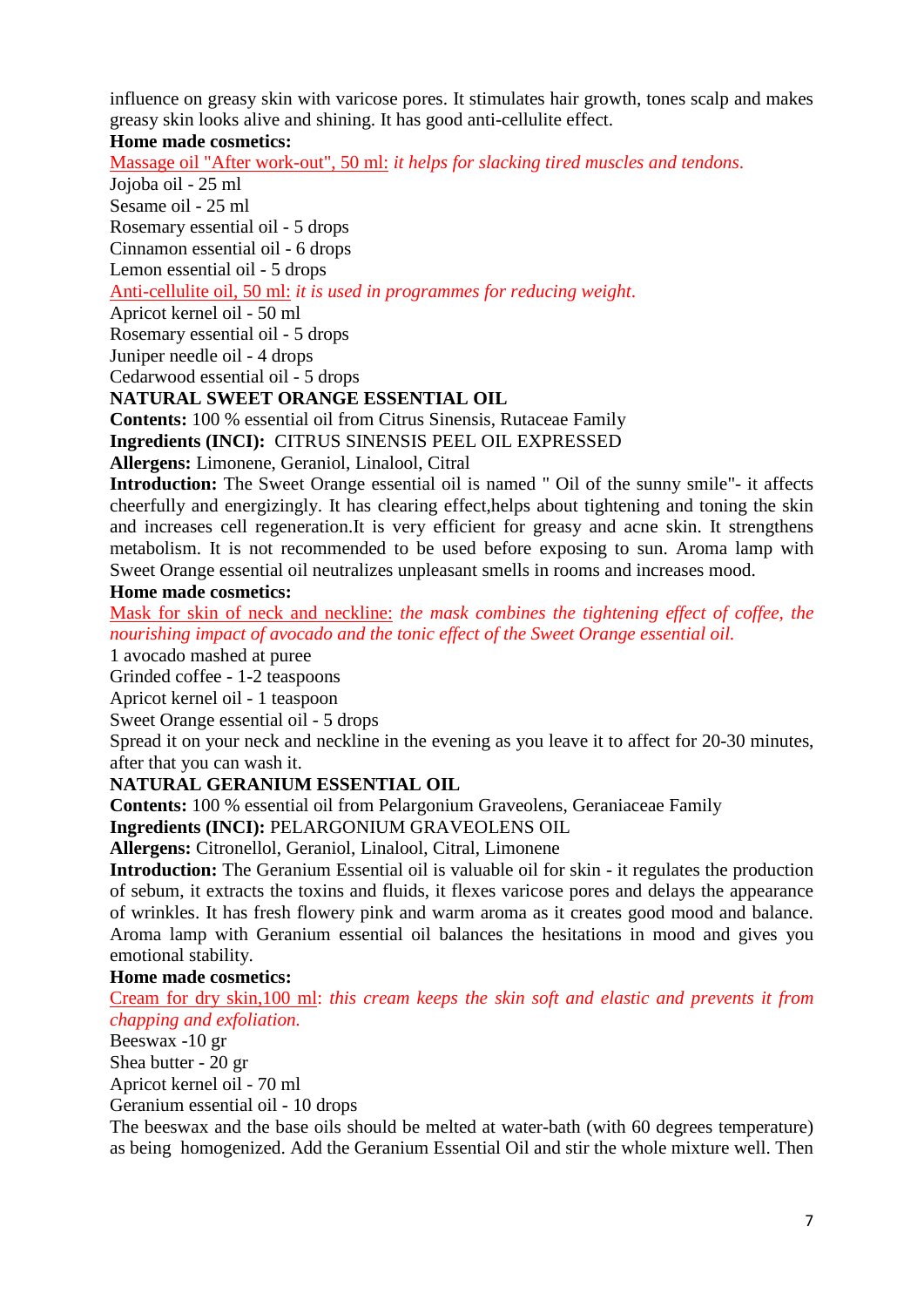put the mixture in a dry jar while it is still warm. Finally, you can close it with a cap after the cream is completely cold.

Aromatic bath salts: *they remove tiredness and relieve muscles*

Sea salt (sodium chloride) - 1/2 cup

Baking soda (sodium bicarbonate) - 1/2 cup

Geranium Essential Oil - 12 drops

Lavender Essential Oil - 10 drops

Mix the dry ingredients and add the essential oils as shake it very well. You can use from 1/4 to 1/2 cup bath salts for bath for legs and for whole bath use 1 cup bath salts.

## **NATURAL LEMON ESSENTIAL OIL**

**Contents:** 100 % essential oil from Citrus Limon, Rutaceae Family

**Ingredients (INCI):** CITRUS LIMON PEEL OIL

**Allergens:** Limonene, Citral, Linalool, Geraniol

**Introduction:** The Lemon essential oil has refreshing, energizing and revitalizing effect.It helps about problematic and greasy skin, it has whitening effect, removes freckles, clears suntan and makes the colour of the skin better. It is also used for making light hair much lighter. It is recommended not to spread it on your skin before exposing to sun or using a solarium.

## **Home made cosmetics:**

Water for washing blond hair: *it gives the hair golden colour, silkiness and strength.*

Water - 1 litre

Lemon essential oil - 5 drops

Chamomile essential oil - 3 drops.

Shake it before use in order to disperse the oil.

Steam bath for face: *it is used for greasy and dirty skin.*

Add 6-8 drops Lemon essential oil in 2 litres boiling water. Cover your head with a towel and keep your face above the steam about 10-15 minutes.

## **NATURAL TEA TREE ESSENTIAL OIL**

**Contents:** 100 % essential oil from Melaleuca Alternifolia, Myrtaceae Family

**Ingredients (INCI):** MELALEUCA ALTERNIFOLIA LEAF OIL

## **Allergens:** Limonene

**Introduction:** The Tea tree essential oil is the most efficient natural antibacterial product.It contains more than 90 antibacterial ingredients and has antiseptic impact. It has a good tonic impact. It moisturizes,clears and desinfects skin and normalizes the impact of oil-glands. It helps skin which causes problems such like acne, purulent pimples,rashes.The Tea tree essential oil strengthens hair and removes scurf. It soothes itching after biting by insects. It has very strong anti-inflammatory quality and accelerates the healing of wounds as it does not irritate the skin and does not cause allergies.This oil cleans mouth cavity, removes the unpleasant smell and inflammation of gums. Aroma lamp with Tea tree essential oil helps for the reducing of spread of infections in the air.

## **Home made therapy:**

Oil for body, 50 ml *- it relieves muscles pains after work-out.* Almond oil - 50 ml Tea tree essential oil - 7 drops Juniper needle oil - 5 drops Face tonic, 50 ml *- it is appropriate for skin apt to acne.* Chamomile water - 50 ml Tea tree essential oil - 5 drops Lavender essential oil - 5 drops **NATURAL YLANG YLANG ESSENTIAL OIL** Contents: 100 % Essential oil from Cananga Odorata, Annonaceae Family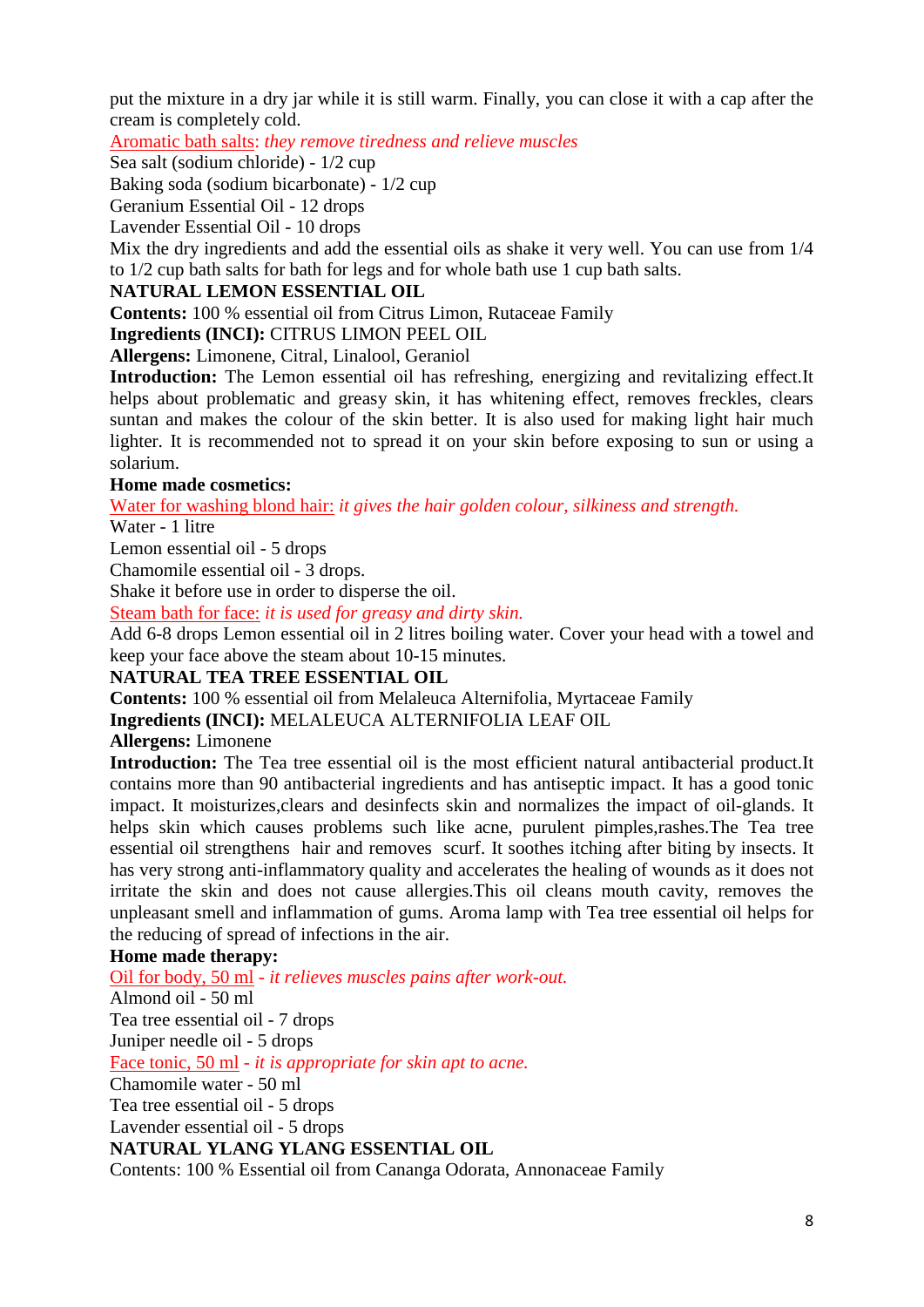## **Ingredients (INCI):** CANANGA ODORATA FLOWER OIL

**Allergens:** Linalool, Benzyl Benzoate, Benzyl Salicylate, Farnesol , Geraniol, Benzyl Alcohol, Eugenol, Isoeugenol.

**Introduction:** The Ylang - Ylang essential oil has strong, spicy, enchanting aroma. It affects in a relaxing and soothing way about the cardio and respiratory systems. It has a very good effect on greasy, dry and combined skin and it also sooths skin irritations and redness. It regulates the sebum production. The Ylang Ylang essential oil affects well on exhausted and dyed hair. It strengthens nails. Aroma lamp with Ylang - Ylang essential oil can be used against anxiety and nervous tension.

## **Home made therapy:**

Body oil, 50 ml: *it has relaxing effect*

Base oil (almond or wheat) - 50 ml

Ylang Ylang essential oil - 5 drops

Lemon essential oil - 4 drops

Juniper needle oil - 4 drops

Anti-cellulite mixture: *it has smoothing effect*

Grinded coffee - 2 tablespoons

Almond oil - 50 ml

Ylang - Ylang essential oil - 5 drops

Lemon essential oil - 4 drops

Juniper needle essential oil - 4 drops

## **NATURAL BERGAMOT ESSENTIAL OIL**

**Contents:** 100 % Essential oil from Citrus Bergamia, Rutaceae Family

**Ingredients (INCI):** CITRUS BERGAMIA LEAF OIL

**Allergens:** Limonene, Linalool

**Introduction:** The fresh and clear flavour of bergamot has balancing effect, removes melancholy and sleeplessness. It desinfects and aromatizes the air. It is suitable for preparing home made protecting device against mosquitoes and insects. It increases the quality of skin to produce melanin and it is often used for products helping to get complexion but it is possible to cause superpigmentation of the skin only if it is used before exposing to sun. Bergamot essential oil is not recommended for light-skinned people and for those with very big nevuses.

## **Home made therapy:**

Massage oil for relieving the back, 50 ml: *It removes muscles strain.*

Almond oil-50 ml

Bergamot essential oil -8 drops

Geranium essential oil -2 drops

Lavender essential oil -3 drops

Aroma lamp: *it has refreshing and harmonizing effect.*

Bergamot essential oil - 4 drops

Melissa Officinalis leaf oil - 2 drops

Clary sage essential oil - 2 drops

The water should be warmed in the container of the lamp - 20 ml.

## **NATURAL CINNAMON ESSENTIAL OIL**

**Contents:** 100 % essential oil from Cinnamonum Zeylanicum, Lauraceae Family **Ingredients (INCI):** CINNAMOMUM ZEYLANICUM LEAF OIL

**Allergens:** Eugenol, Linalool, Benzyl Benzoate, Cinnamal, Cinnamyl Alcohol, Coumarin*.*

**Introduction:** The Cinnamon essential oil has warm, spicy, sweet-oriental, specific aroma. It has tonic and stimulating qualities that cheer up the senses. It increases the sweating, warms and relieves the symptoms of cold and flu. It improves the vascularity of skin and hair roots.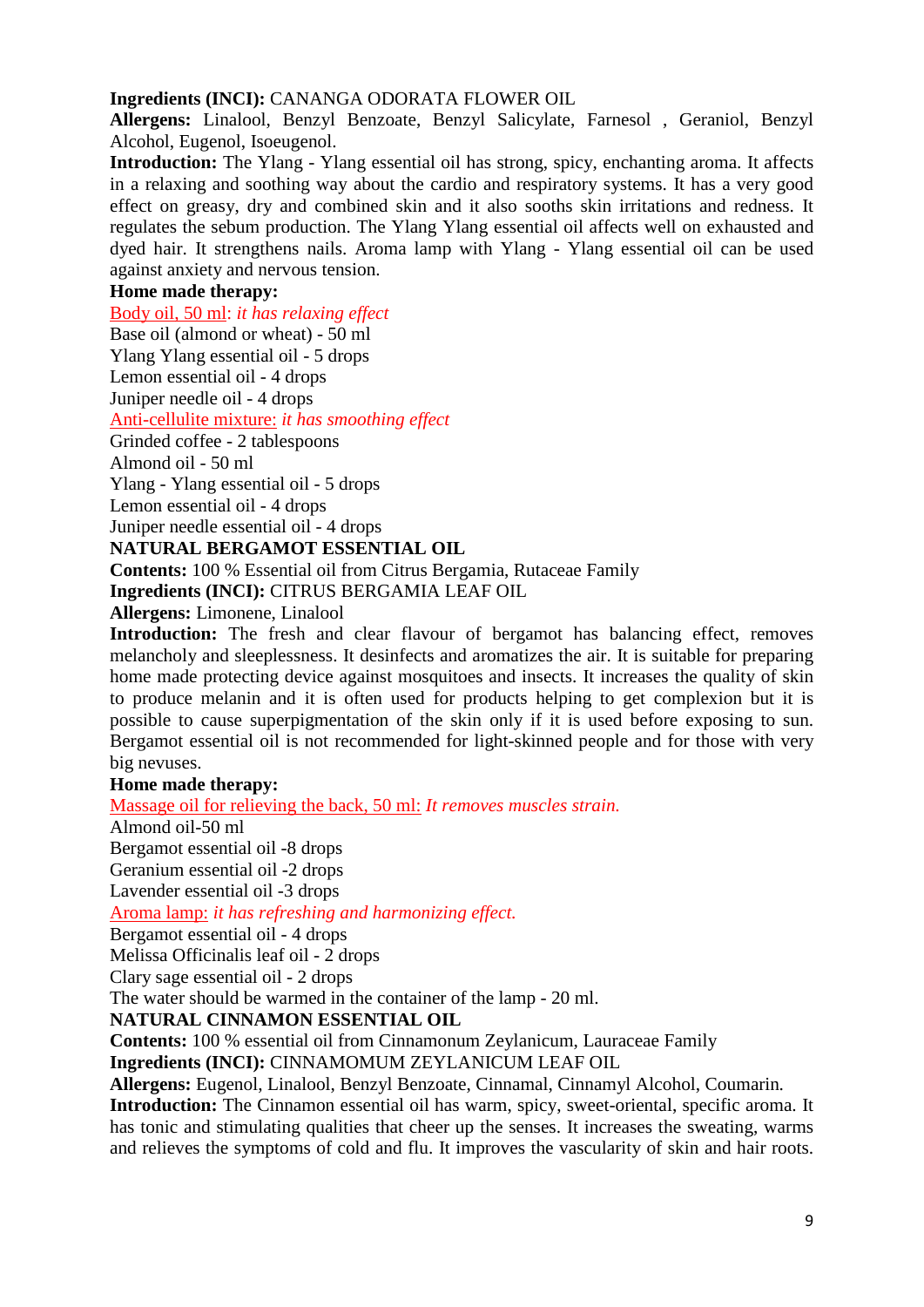Its flavour is a symbol of coziness and warmth. It neutralizes the unpleasant smells. An aroma lamp with Cinnamon oil affects in a tonic and recovering way.

## **Home made therapy:**

Body oil: 50 ml *- it is good for body exhaustion and strengthens the metabolism.*

Almond oil - 50 ml

Cinnamon essential oil - 8 drops

Rosemary essential oil - 5 drops

Sugar mixture with Cinnamon *- it has exfoliating effect, it helps the natural regeneration of skin*

Brown sugar - 5 tablespoons Honey - 4 tablespoons Cinnamon essential oil - 5 drops

**NATURAL CLOVE ESSENTIAL OIL**

Contents: 100% essential oil from Eugenia Caryophyllus, Myrtaceae Family **Ingredients (INCI):** EUGENIA CARYOPHYLLUS FLOWER OIL

**Allergens:** Eugenol, Linalool, Isoeugenol

**Introduction:** The Clove essential oil has strong,spicy and enchanting aroma.It sends the insects away.It has strengthening and tonic effect.It affects very well on greasy,dry and combined skin and helps about skin irritations,redness and biting by insects.It regulates the sebum production and strengthens hair roots.An aroma lamp with Clove essential oil has a strongly desinfecting quality. It is highly recommended for sending moths and mosqitoes away.

## **Home made therapy:**

Oil against insect bites, 30 ml: *it removes the insects and relieves the skin irritations from biting by insects.*

Wheat germ oil - 30 ml

Clove essential oil - 2 drops

Eucalyptus - 2 drops

Cornmint essential oil - 2 drops

Refreshing mouthwash water, 300 ml: *it is very good for oral hygiene, efficient for gum inflammation.*

Add the following ingredients in 300 ml water:

Clove essential oil - 3 drops

Thyme essential oil - 3 drops

Cornmint essential oil - 3 drops

Shake it before use!

**N.B.** Smear an ill tooth or apthae with a small amount of cotton which is soaked with 1 drop clove oil-this will relieve pains until waiting doctor's help.

## **NATURAL VIRGINIAN CEDARWOOD ESSENTIAL OIL**

**Contents:** 100 % essential oil from Juniperus Virginiana /Virginian Cedarwood/, Cupressaceae Family

**Ingredients (INCI):** JUNIPERUS VIRGINIANA OIL

**Allergens:** No allergens

**Introduction:** The Virginian Cedarwood flavour increases the flow of new energy, it clears and renews the human aura. It has tonic and rejuvenating effect on skin,balances the activity of the sebaceous and sweat glands, relieves the scalp and it is very efficient for removing scurf. The Virginian Cedarwood essential oil is very famous for its anti-cellulite impact. It is quite appropriate for making small aroma bags for a wardrobe.

## **Home made therapy:**

Heating oil about cold, 50 ml: Grape seed oil - 20 ml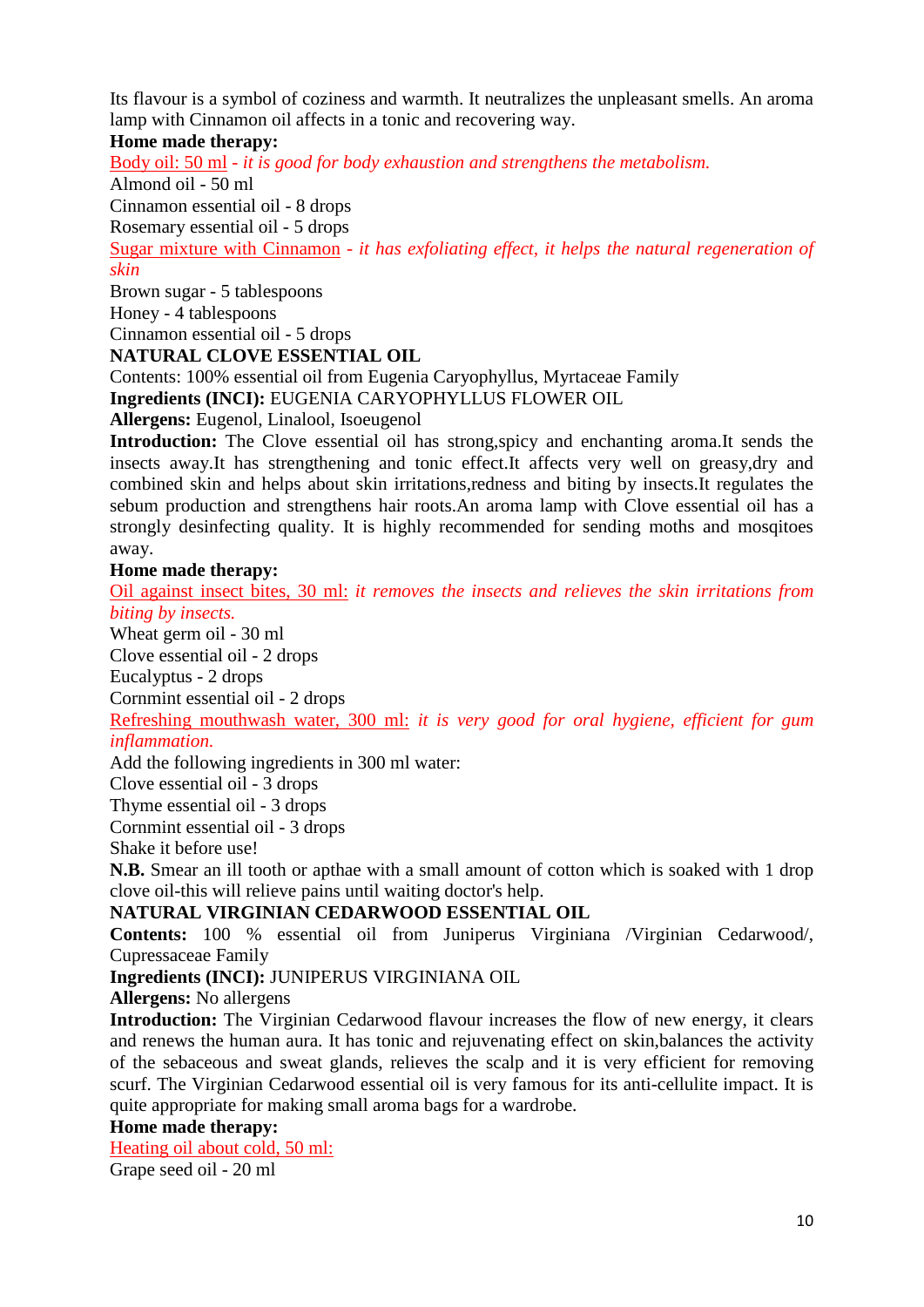Wheat germ oil - 15 ml Jojoba oil - 15 ml Virginian Cedarwood essential oil - 5 drops Eucalyptus essential oil - 5 drops

Orange essential oil - 5 drops

Aroma lamp: *it has stimulating and antiseptic effect.*

Virginian Cedarwood essential oil - 2 drops

Basil essential oil - 1 drop

Orange essential oil -1 drop

Warm water - 20 ml

## **NATURAL CYPRESS ESSENTIAL OIL**

**Contents:** 100% essential oil from Cupressus Sempervirens, Cupressaceae Family **Ingredients (INCI):** CUPRESSUS SEMPERVIRENS OIL

**Allergens:** Citral, Linalool, Limonene

**Introduction:** The Cypress Essential Oil increases the emotional stability. It has relaxing and soothing effect. It is good for greasy skin and suppresses oversweating.Its directly spreading on skin regulates the metabolism; it has tonic and refreshing effect, it strengthens the veins. The Cypress essential oil has vasoconstrictive, antiseptic, relaxing and detoxing effect; it protects from the appearing of stretch marks because of weight changes.

## **Home made therapy:**

Bath: *it tonizes, refreshes body and stimulates the metabolism.*

Cypress essential oil - 7 drops

Juniper needle essential oil - 6 drops

Lavender essential oil - 5 drops

Mix all the ingredients in 100-150 l water at 28-37 degrees about 10-15 minutes.

Anti-cellulite oil after bath, 50 ml: *it activates the metabolism and improves the lympth drainage and the skin tonicity.*

Apricot kernel oil - 20 ml

Wheat germ oil - 30 ml

Cypress essential oil - 7 drops

Patchouli essential oil - 3 drops

Lemon essential oil - 3 drops

## **NATURAL LEMONGRASS ESSENTIAL OIL**

**Contents:** 100% essential oil from Cymbopogon Citratus, Poaceae Family

**Ingredients (INCI):** CYMBOPOGON CITRATUS LEAF OIL

**Allergens:** Citral, Geraniol, Limonene, Linalool, Citronellol, Eugenol

**Introduction:** The Lemongrass essential oil has mighty anti-cellulite and tonic effect, it affects very well on greasy skin with plugged pores and refreshes complexion. It lessens the dark circles under the eyes, stimulates the blood circulation and strengthens the connective tissue.When applied through bath or aroma lamp diminishes stress and gives you exhilaration. **Home made therapy:**

Body tonic oil, 50 ml: it *is applied after work-out in order to lessen the muscle stiffness.*

Apricot kernel oil - 25 ml

Almond oil - 25 ml

Lemongrass essential oil - 8 drops

Rosemary essential oil - 5 drops

Basil essential oil - 2 drops

Face oil for soft and shining skin, 20 ml: *it is appropriate for greasy skin, not recommended for dry and sensitive skin.*

Wheat germ oil - 20 ml

Lemongrass essential oil - 2 drops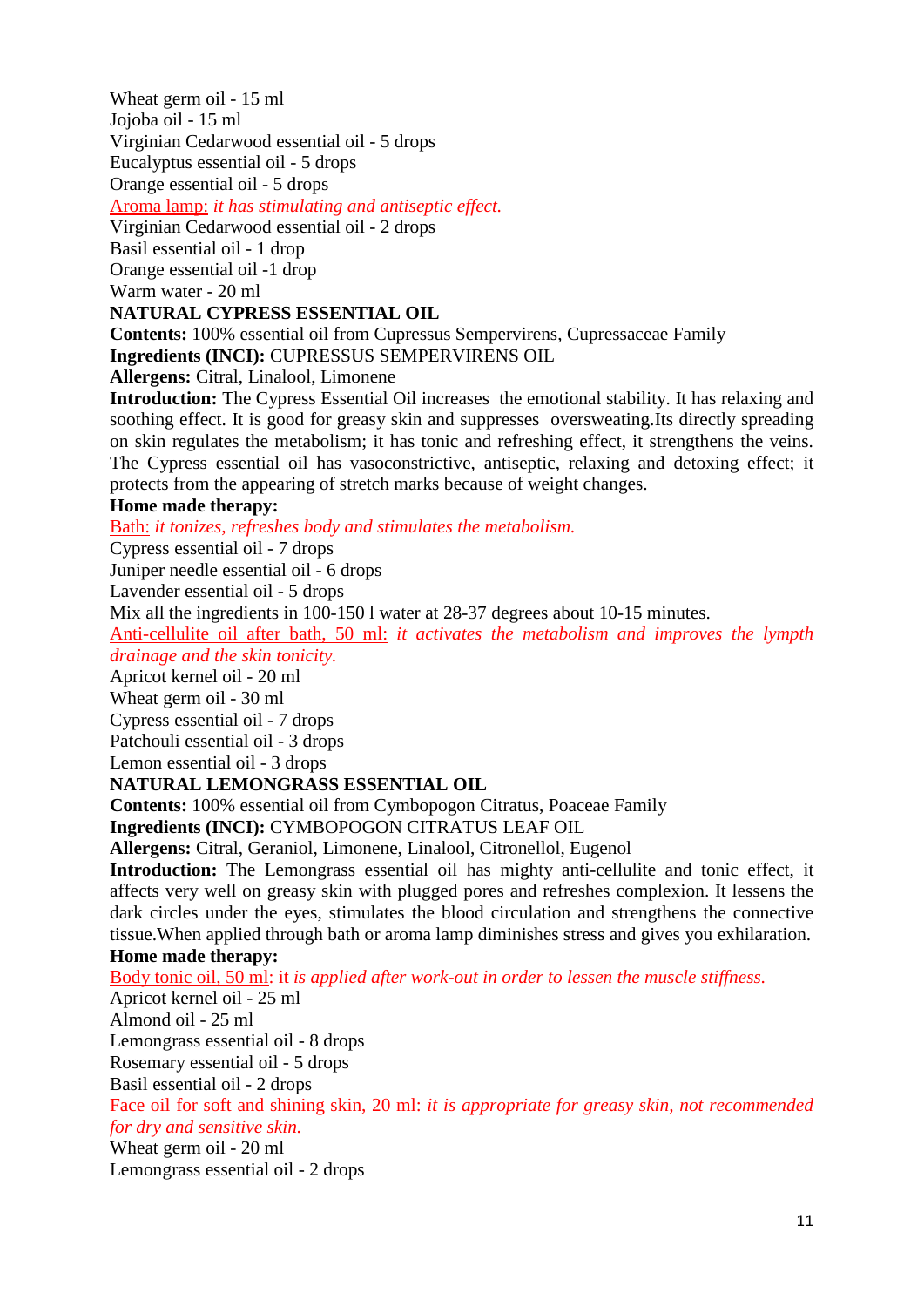## Ylang Ylang essential oil - 1 drop **NATURAL MANDARINE ESSENTIAL OIL**

**Contents:** 100% essential oil from Citrus Reticulata, Rutaceae Family

**Ingredients (INCI):** CITRUS RETICULATA PEEL OIL

**Allergens:** Limonene, Linalool

**Introduction:** The Mandarine essential oil has soothing effect, it affects relaxing of smooth muscularity. It increases the mood. Aroma lamp with Mandarine essential oil gives you cheerfulness and positivism. This essential oil is popular with its quality to protect skin from making stretch marks, meanwhile it improves the state of the formed ones. It is appropriate for greasy and mixed skin, it has a good effect on acne and plugged pores. It is not recommended to be used before exposing to sun because it may cause skin pigmentation. The Mandarine essential oil delays the process of ageing including hair whitening, nourishes and moisturizes the scalp, lessens loss of hair.

## **Home made therapy:**

Water for washing dark hair: *it tonizes,refreshes and lessens loss of hair.*

1 litre water

Mandarine essential oil - 6 drops

Rosemary essential oil - 6 drops

Shake it before use in order to disperse the oil.

Face oil, 20 ml: *it has good effect on acne and plugged pores.*

Wheat germ oil - 20 ml

Mandarine essential oil - 2 drops

Geranium essential oil - 2 drops

## **NATURAL PATCHOULI ESSENTIAL OIL**

**Contents:** 100% essential oil from Pogostemon Cablin, Lamiaceae Family **Ingredients (INCI):** POGOSTEMON CABLIN OIL

**Allergens:** No allergens

**Introduction:** The Patchouli Essential oil gives elasticity to skin and regulates the fatty secretion. It has a tightening effect on pores. This essential oil is recommended about variety of skin complaints-chapped skin, acne, burning and helps about erasing old scars. It has draining effect and it is used about treating cellulite. Aroma lamp with Patchouli essential oil copes with sadness and anxiety.

## **Home made therapy:**

Oil for erasing scars, 30 ml: *it has good effect on acne skin.*

Jojoba oil - 30 ml

Patchouli essential oil - 3 drops

Lavender essential oil - 3 drops

Rose essential oil - 1 drop

Spread it in the morning and in the evening on clear skin about a period of 6 months.

## Relaxing bath:

Patchouli essential oil - 10 drops

Ylang Ylang essential oil - 7 drops

Mix the essential oils in 100-150 l water at 28-37 degrees temperature about 10-15 minutes.

## **NATURAL CLARY SAGE ESSENTIAL OIL**

**Contents:** 100% essential oil from Salvia Sclarea, Lamiaceae Family

**Ingredients (INCI):** SALVIA SCLAREA OIL

**Allergens:** Linalool, Geraniol, Limonene

**Introduction:** The Clary Sage essential oil has a soothing effect and increases the mood.It is very good product against cheerlessness and anxiety. Aroma lamp with Clary Sage essential oil is healthy for strong nervous tension. The essential oil is appropriate for greasy skin and hair. It regulates the production of sebum, helps for lessening of scurf, reduces cellulite.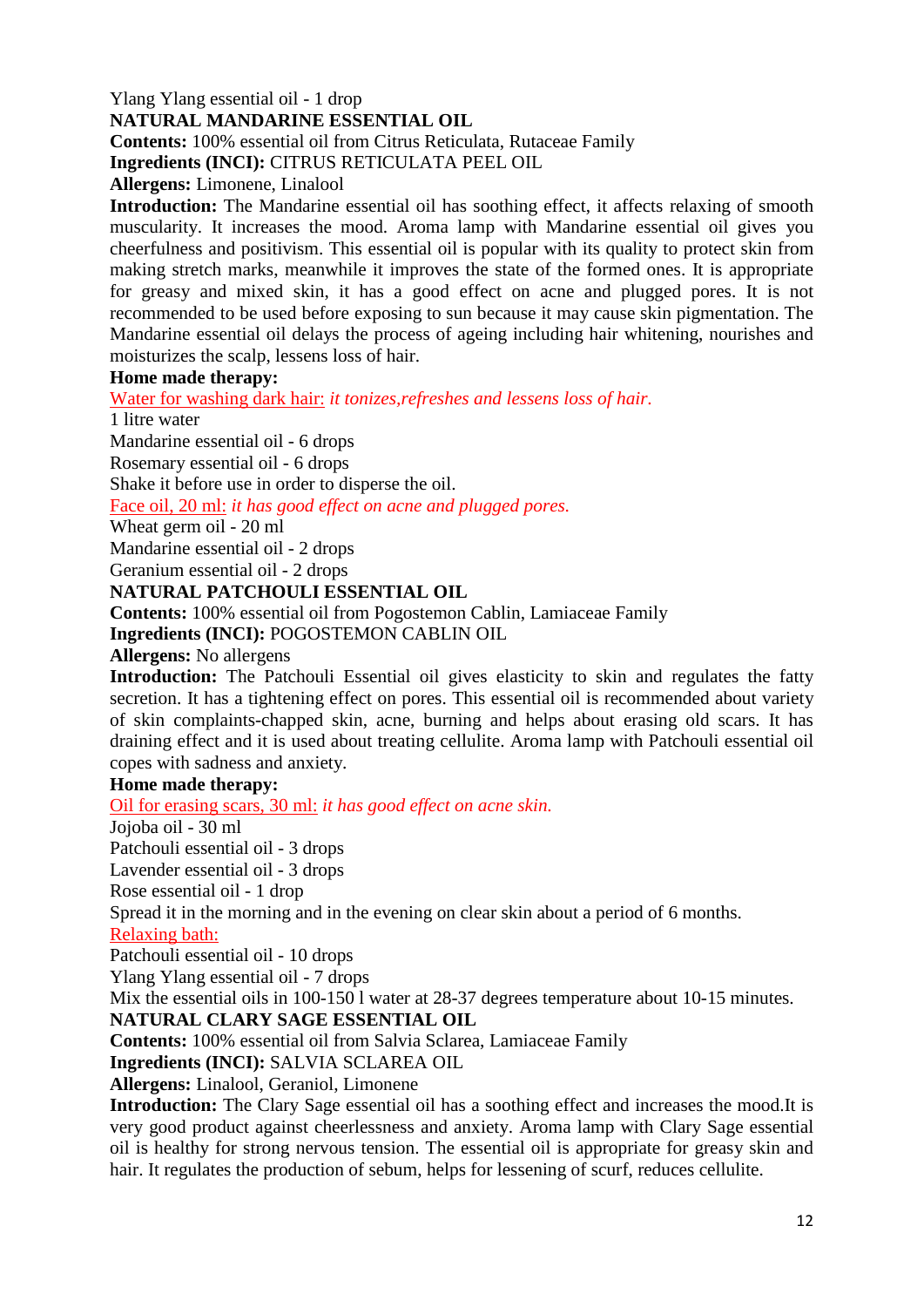## **Home made cosmetics:**

Hair nourishing oil, 50 ml: *it has a good effect on greasy hair and scurf.*

Argan oil - 25 ml

Wheat germ oil - 25 ml

Clary Sage essential oil - 6 drops

Basil essential oil - 5 drops

Rub this mixture in the hair roots and leave it to have an affect for 30 minutes, after that you can wash your hair.

Massage body oil, 50 ml: *it is used for muscle pains as a result of physical training.*

Almond oil - 50 ml

Clary Sage essential oil - 5 drops

Basil essential oil - 5 drops

Lavender essentil oil - 5 drops

**NATURAL THYME ESSENTIAL OIL**

**Contents:** 100% essential oil from Thymus Serpillum, Lamiaceae Family

**Ingredients (INCI):** THYMUS SERPILLUM OIL

**Allergens:** Linalool, Geraniol, Limonene

**Introduction:** The Thyme essential oil refreshes and desinfects the air. Massages and baths with thyme essential oil have warming effect, help about fast recovery from cold, physical and mental tiredness, also contributes to increasing capacity for work and the concentration of attention. The Thyme essential oil has an impact on inflammed and irritated skin.

## **Home made cosmetics:**

Warm compress for face: *it makes skin circulation better and clears the pores of skin from pollutants and toxins.*

Warm water - 300 ml

Thyme essential oil - 3 drops

Lavender essential oil - 2 drops

Lemon essential oil - 1 drop

Dip a cotton towel in the mixture and put it on your face. A dry towel should be put above in order to keep the warmth for longer time. Leave it to have effect for 10-15 minutes. The procedure might be repeated a few times consistently.

Massage body oil, 50 ml: *it has tonic and stimulating effect against cold.*

Grape seed oil- 50 ml

Thyme essential oil- 6 drops

Eucalyptus essential oil- 4 drops

Lavender essential oil- 4 drops

## **NATURAL MELISSA OFFICINALIS LEAF OIL**

**Contents:** 100% essential oil from Melissa Officinalis, Lamiaceae Family

**Ingredients (INCI):** MELISSA OFFICINALIS LEAF OIL

**Allergens:** Citral, Citronellal, Linalool, Geraniol

**Introduction:** Melissa Officinalis Leaf Oil is produced by distillation with water steam of fresh overground part of Melissa Officinalis plant. It is often used collaborative distillation with lemon, lemongrass and citronel oil because of its high price. The names of these oils in trade are known as Lemon Melissa, Melissa Indicum or Melissa Citratum. The pure Melissa Officinalis leaf oil clears and vitalizes skin and regulates the production of sebum.It has tightening and tonic effect. Thanks to its fresh lemon aroma it is desirable additive to mixtures for massage, bath and aroma lamp.

## **Home made cosmetics:**

Massage body oil, 50 ml: *it has relaxing and tonic effect and increases the mood.*

Grape seed oil - 50 ml Melissa Officinalis leaf oil - 6 drops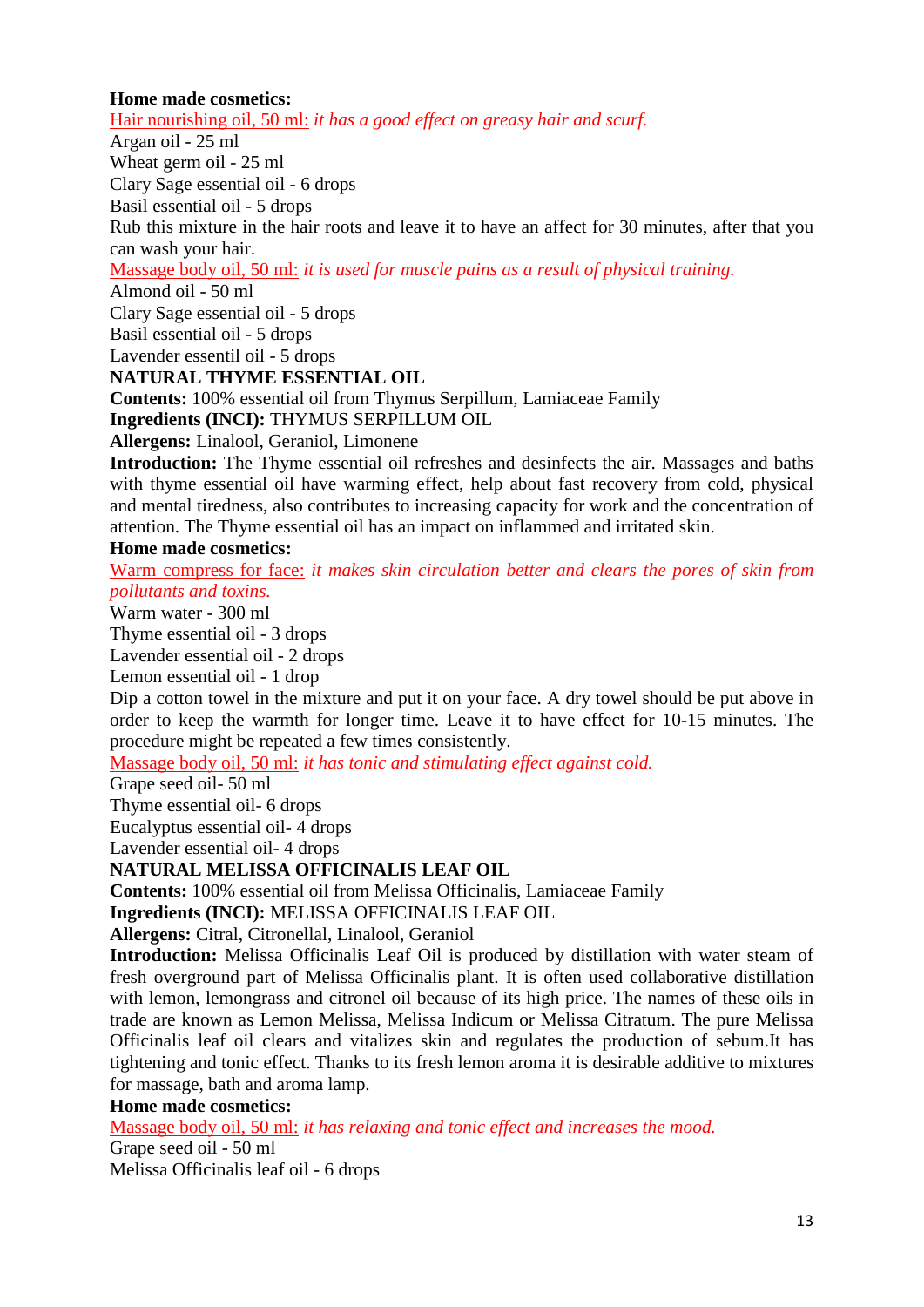#### Cinnamon essential oil - 3-4 drops Moisturizing face lotion, 60 ml: *it is appropriate for dry and sensitive skin.*

Floral water (rose, lavender water) - 50 ml

Glycerine - 10 ml

Melissa Officinalis leaf oil - 5-6 drops

Stir the mixture and spread it on skin with a piece of cotton.

Water, prepared through distillation of essential oils of different plants, is named hydrosol or floral water. It is perfect for clearing and refreshing the skin. Instead of this, it is also possible to use herb infusions, for instance rose, lavender, chamomile, calendula officinalis, ones. In this case the lotion has shorter period of durability (about a week).

## **NATURAL HYPERICUM PERFORATUM OIL**

**Contents:** 100% essential oil from HYPERICUM PERFORATUM, Hypericaceae Family **Ingredients (INCI):** HYPERICUM PERFORATUM OIL

**Allergens:** No allergens.

**Introduction:** The Hypericum Perforatum Oil has regenerating, soothing and rejuvenating effect on skin. It improves the turgor. It is appropriate for all type of skin, especially for sensitive and dehydrated. When added to lotions and creams it has beneficial effect on skin. **Home made cosmetics:**

Home made cream with Hypericum Perforatum oil, 100 ml: *it is appropriate for burnings, also sun burnings.*

Beeswax - 10 gr

Shea butter - 20 gr

Cocoa oil - 10 gr

Olive oil (Apricot kernel oil) - 60 ml

Hypericum Perforatum Oil - 10 drops

The beeswax (grinded) should be stirred together with the olive oil, the cocoa oil and the shea buter at water bath until its complete homogenization. The heating is finished and the essential oil is added as you can shake it well. Pour the mixture in a dry jar until it is still warm. Put the tap after the full cooling of the cream. The Hypericum Perforatum oil has cleansing and refreshing impact, it stimulates the production of epithelial cells. It is appropriate for greasy skin with dirty pores.

# **NATURAL GERANIUM MACRORRHIZUM HERB OIL**

**Contents:** 100% essential oil from Geranium Macrorrhizum, Geraniaceae Family **Ingredients (INCI):** GERANIUM MACRORRHIZUM HERB OIL

**Allergens:** Geraniol

**Introduction:** The ingredients that consist in Geranium Macrorrhizum herb oil like azulenes have anti-inflammatory and soothing effect on skin.When added to cosmetic products and massage mixtures strengthens their effect and give them fresh flavour.

## **Home made cosmetics:**

Before use warm the glass bottle at water bath at 40-45 degrees in order the oil to be dosed at drops.

Old recipe for anti-wrinkle cream, 100 ml: *it helps about preventing the appearing of wrinkles and the removing of the old ones.*

Cocoa oil - 30 gr

Coconut oil - 30 gr

Wheat germ oil - 40 ml

Rose water - 20 ml

Geranium Macrorrhizum herb oil - 6 drops

Geranium essential oil - 5 drops

Put an utensil with the cocoa, coconut and wheat germ oil at a water bath. Stir the mixture as it should not boil. Add the rose water and continue stirring. Remove it from fire and add the